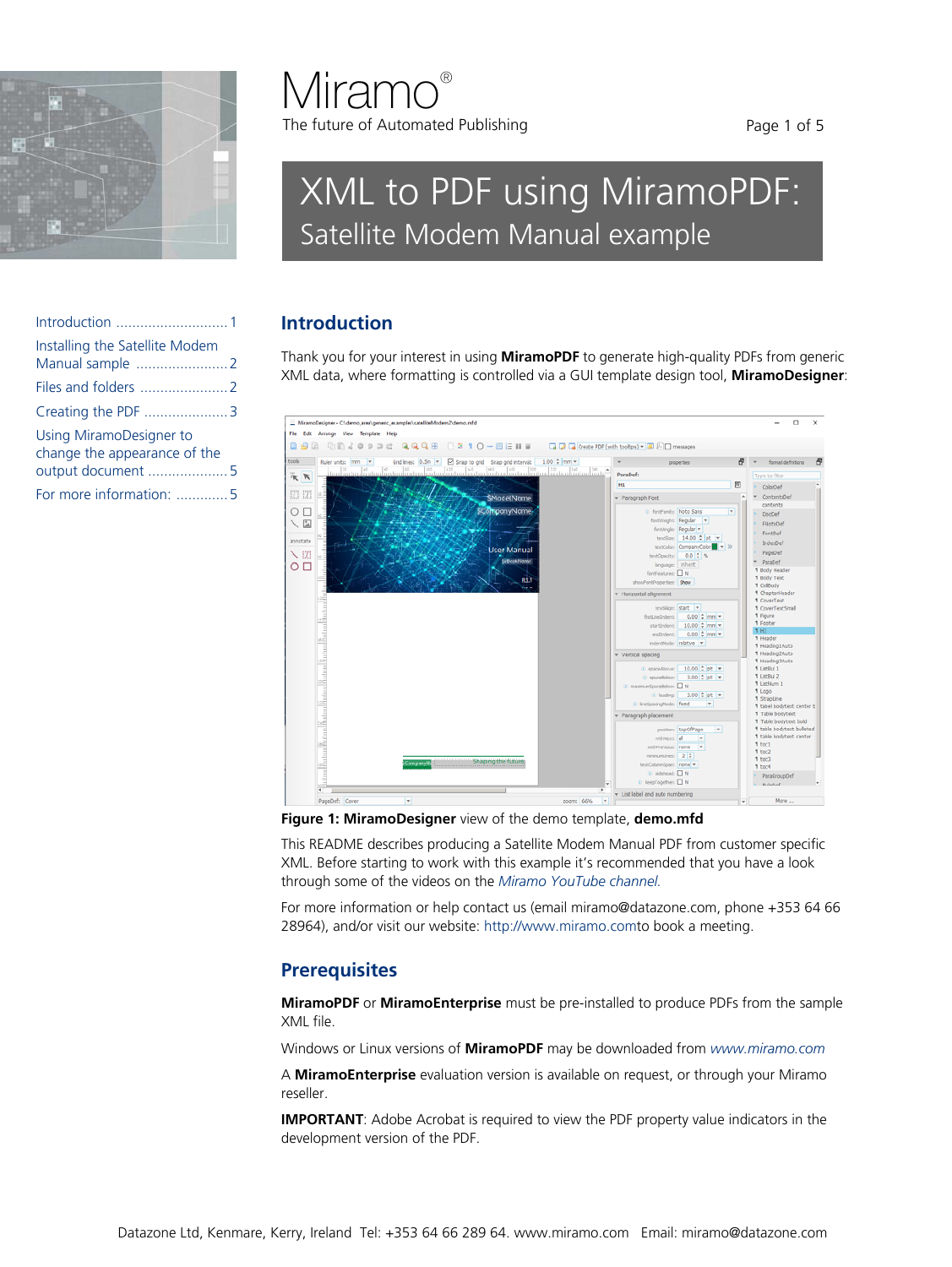## <span id="page-1-0"></span>**Installing the Satellite Modem Manual sample**

The sample may be downloaded from *[www.miramo.com/download/miramo/satelliteModemManual.zip](https://www.miramo.com/download/miramo/satelliteModemManual160setup.zip)*

Extract the files into a folder of your choice, to create a **satelliteModemManual** installation folder.

# <span id="page-1-1"></span>**Files and folders**

The following files and folders will be located in the **satelliteModemManual** installation folder created during installation:

#### **demo.xml**

#### **helpserver\_display.dtd**

Customer specific XML source data + DTD

#### **demo\_miramo.xml**

Intermediate MiramoXML file produced from demo.xml by applying the XSLT stylesheet, **demo.xsl**.

#### **demo.xsl**

XSL stylesheet which maps from the generic demo XML (**demo.xml**) to MiramoXML (**demo\_miramo.xml**)

#### **imageFiles/**

Graphics used in the manual

#### **demo.mfd**

Miramo Format Definitions (MFD) template, edited using **MiramoDesigner**, the GUI template design tool. Controls the appearance of the resulting PDF

#### **demo.pdf**

#### **demo\_dev.pdf**

Production and development (includes PDF property value indicators) versions of the PDF produced from demo.xml

#### **oxygen/miramopdf.scenarios**

Oxygen transformation scenarios file for publishing production and development versions of the PDF

#### **run.cmd**

#### **run.sh**

Run scripts for windows (run.cmd) and Linux (run.sh) to produce a PDF from the input/demo.xml file supplied

#### **build\_demo.xml**

Ant build file for building PDF

#### **Readme.pdf**

This PDF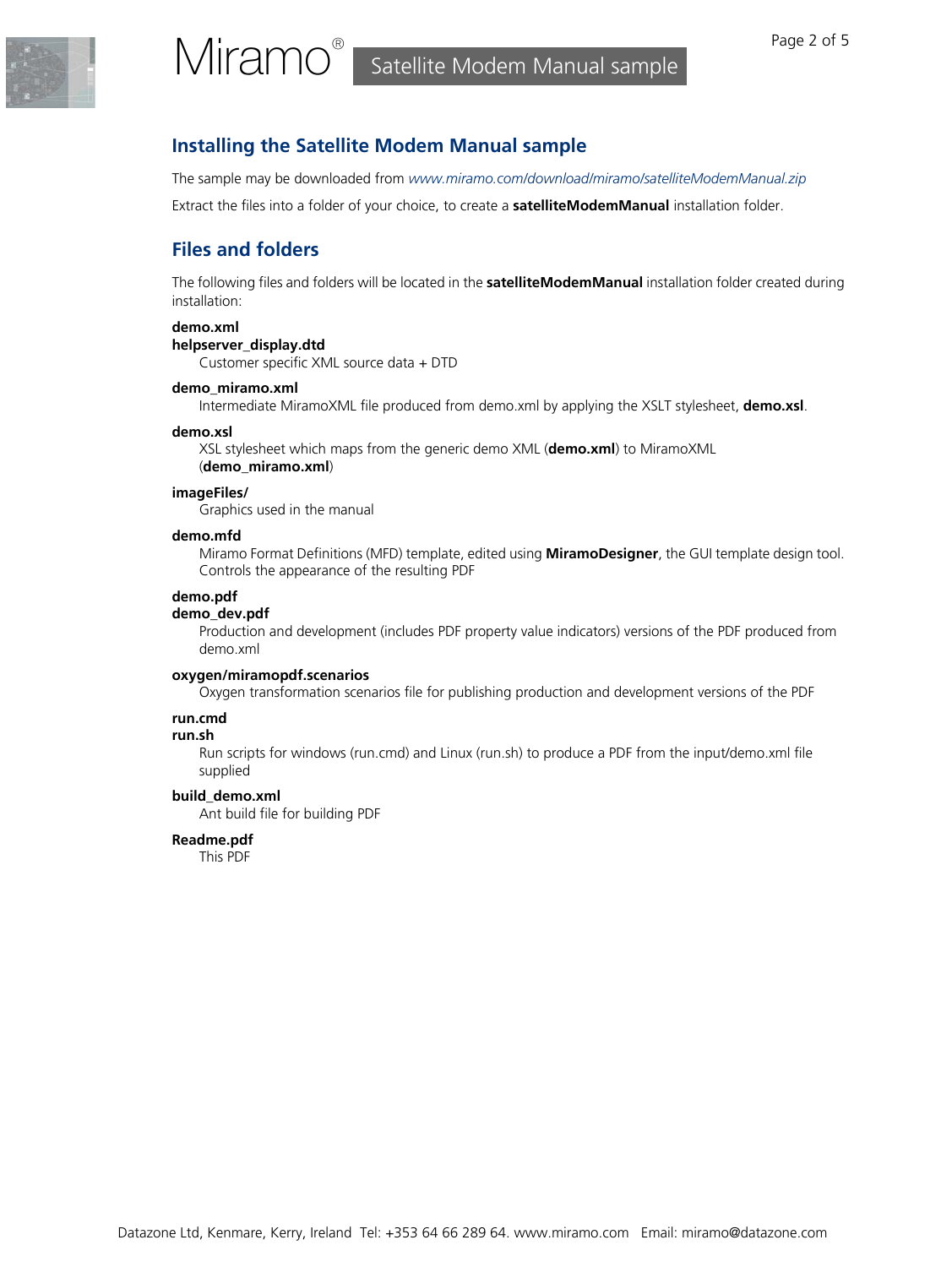

The process of producing a PDF from the generic demo.xml is summarized here:



The source XML file demo.xml is preprocessed using the demo.xsl XSL stylesheet to map to the intermediate file format MiramoXML, documented in the *[MiramoComposer reference guide](https://www.miramo.com/download/documentation/mmComposerReferenceGuide.pdf)*. The MiramoPDF composition engine then applies formatting information from the **MiramoDesigner** GUI template demo.mfd to render the MiramoXML to PDF.

# <span id="page-2-0"></span>**Creating the PDF**

There are several methods of creating the PDF:

- Oxygen XML Editor: import and run the transformation scenarios located in the oxygen/ subfolder [recommended]
- Ant: use the build\_demo.xml file supplied, ant -f build\_demo.xml
- MiramoDesigner: launch the MiramoComposer process directly from the MiramoDesigner template
- Command line interface: use the **run.cmd** [Windows] or **run.sh** [Linux] script supplied

Each method is described in more detail below:

#### **Publishing using Oxygen XML editor**

- 1. Start Oxygen XML editor
- 2. **File->Open demo.xml** using Oxygen XML editor
- 3. **Options->Import Transformation Scenarios** and navigate to the **MiramoPDF.scenarios** file located in the **SatelliteModemManual/oxygen** folder
- 4. Double-click on either the production or development transformation scenario to publish to PDF and open the resulting PDF using the system PDF reader.

#### **Using Ant to run the demo**

Ant is available for download from https://ant.apache.org/

The build\_demo.xml located in the **satelliteModemManual** installation folder is an ant buildfile. To create a development PDF demo\_dev.pdf use:

ant -f build\_demo.xml "-DshowProperties=Y"

To build the production PDF, use: ant -f build\_demo.xml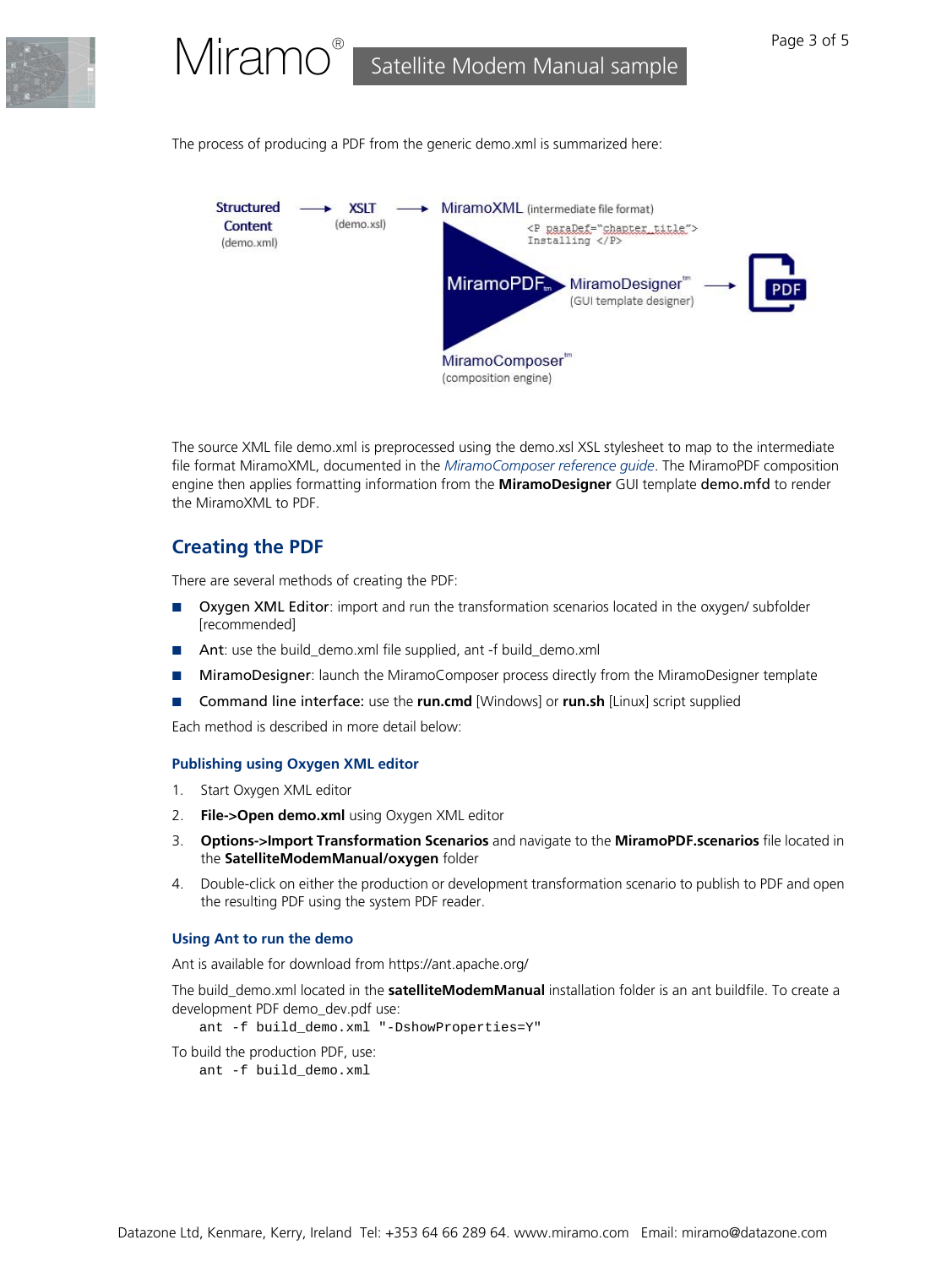

#### **Creating a PDF using MiramoDesigner**

MiramoDesigner includes a job configuration feature allows processing of selected sample data against the current GUI template, useful for viewing the results of template modifications. The demo.mfd supplied in this sample includes pre-configured jobs to create PDFs from the demo.xml input file, one with PDF tooltips (indicating format definition names and properties for paragraphs, tables and fonts), the other for production use.

To run the demo, start MiramoDesigner, open the demo.mfd file located in the installation folder, and click on the dagger icon (A) on the top menu bar:



To view the command line and any diagnostic messages from the Miramo composition engine, check the messages box (B).

Once the PDF has been created, the PDF icon (C) will be enabled. Click on the PDF icon to view the PDF using the default PDF viewer application.

The resulting PDF includes tooltips which indicate the format definition names and properties of the paragraphs, tables and fonts applied from the MiramoDesigner template. Here is a screenshot of page 2 of the Satellite Modem Manual. The green expanded tooltip included below shows an instance of the Heading2Auto paragraph definition, together with a list of properties specified:

| <b>EU Compliancy Statements</b><br>ワ                                                                                                                                                                             |                                                                                                          |
|------------------------------------------------------------------------------------------------------------------------------------------------------------------------------------------------------------------|----------------------------------------------------------------------------------------------------------|
|                                                                                                                                                                                                                  |                                                                                                          |
| To Whom it May Concern.                                                                                                                                                                                          |                                                                                                          |
| P.1<br>Radio and Telecommunications Terminal                                                                                                                                                                     |                                                                                                          |
| paraDef = 'Heading2Auto'                                                                                                                                                                                         | ctive 1995/5/EC                                                                                          |
| Overrides:<br>position='normal'<br>Paragraph Font:<br>fontFamily='Arial'<br>fontWeight='Regular'<br>fontAngle='Regular'<br>textSize='16.00pt'<br>hextColor='Black'<br>Horizontal alignment:<br>textAlion='start' | ct:<br>is in conformity with the essential requireme<br>nd Telecommunication Terminal Equipment<br>.2016 |
| firstLineIndent='15.000000mm'<br>startIndent='10.00002mm'<br>endIndent='0.00000mm'<br>Line spacing:<br>spaceAbove=10.00pt'<br>spaceBelow='9.00pt'<br>leading='3.00pt'<br>lineSpacingMode='fixed'                 |                                                                                                          |
| Paragraph placement:<br>г                                                                                                                                                                                        |                                                                                                          |
| LogoSat Cy N.V.                                                                                                                                                                                                  |                                                                                                          |

To produce a final PDF without tooltips, select 'Create PDF' from the dropdown jobs list as shown here: